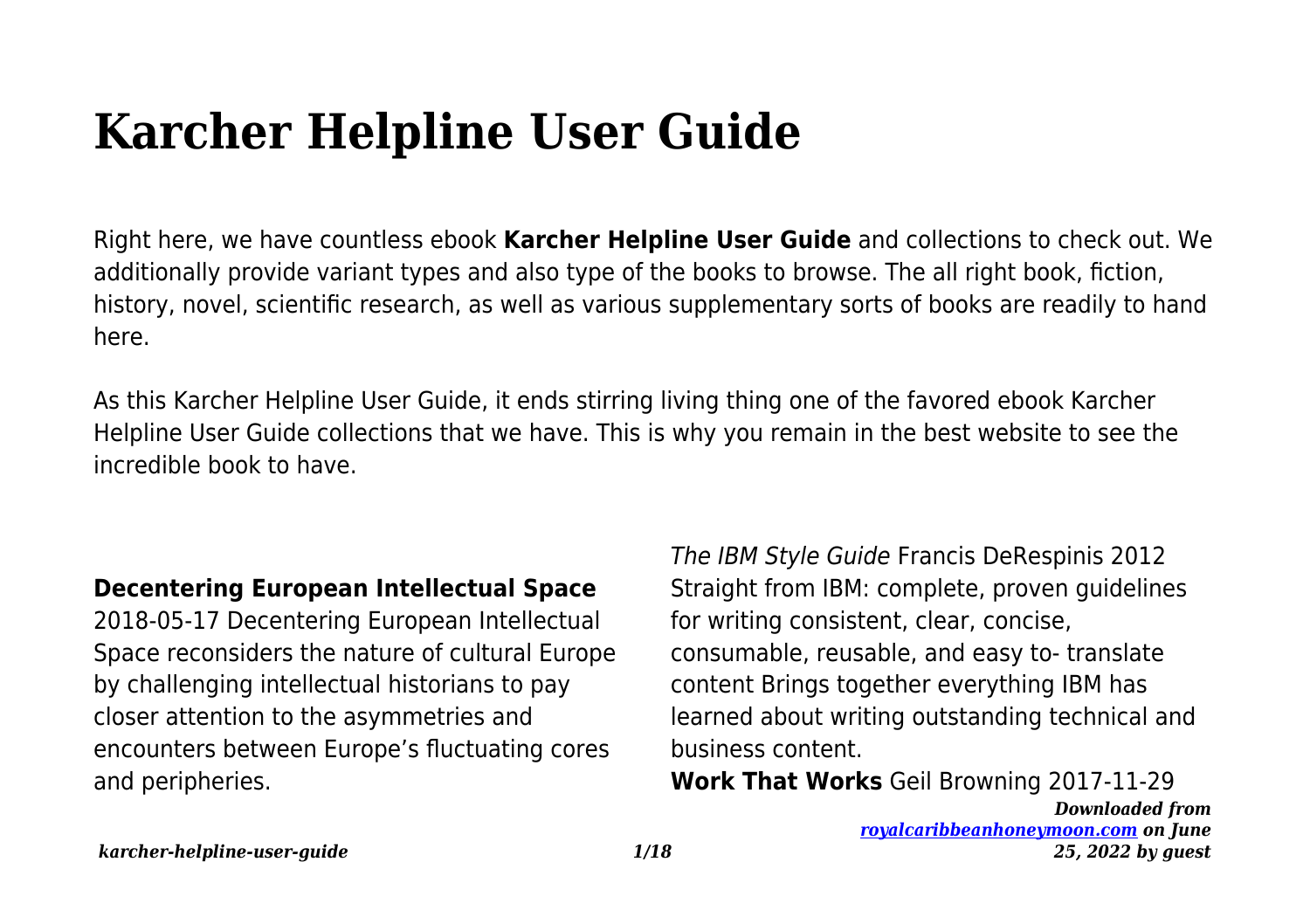Use cognitive diversity to your advantage and transform your organization Work That Works is a guide to building better teams and an exceedingly positive workplace culture. Based on the tools and principles of Emergenetics, this book helps you improve communication, connection, and performance through an enlightening process of self-discovery and sharing. You'll discover the unique combination of strengths you bring to the table, and understand the power of your Thinking and Behavioral Preferences to gain greater clarity and a better understanding of your skills, habits and behavior. As people understand and share their Profiles, the real magic happens—teams can be built synergistically, and team members can collaborate more effectively by "borrowing another person's brain." Cognitive diversity is a given whenever a group of people work together toward a common goal; the critical factor is whether those differences become an obstacle or a catalyst. By bringing each person's "true self"

*Downloaded from* to light, you provide a window through visible elements of diversity and shine a light on their gifts—and it's only then that those gifts can be leveraged to their utmost capacity. Dr. Geil Browning's second book outlines this process of discovery, effective communication, using thoughtful language, addressing challenges and instituting long-term behavioral change. By honoring the Preferences and Attributes of all employees, you lay the groundwork for enhanced performance and engagement. Learn how changing your language changes your thought patterns, and eventually leads to changes in behavior Dig into the real differences between you and your co-workers at the cognitive and behavioral levels Discover the strengths each person brings to the table, and synergize those strengths to collaborate more effectively Learn how to apply these same principles to social activities and family life to improve all communications and connections Work That Works provides a blueprint for the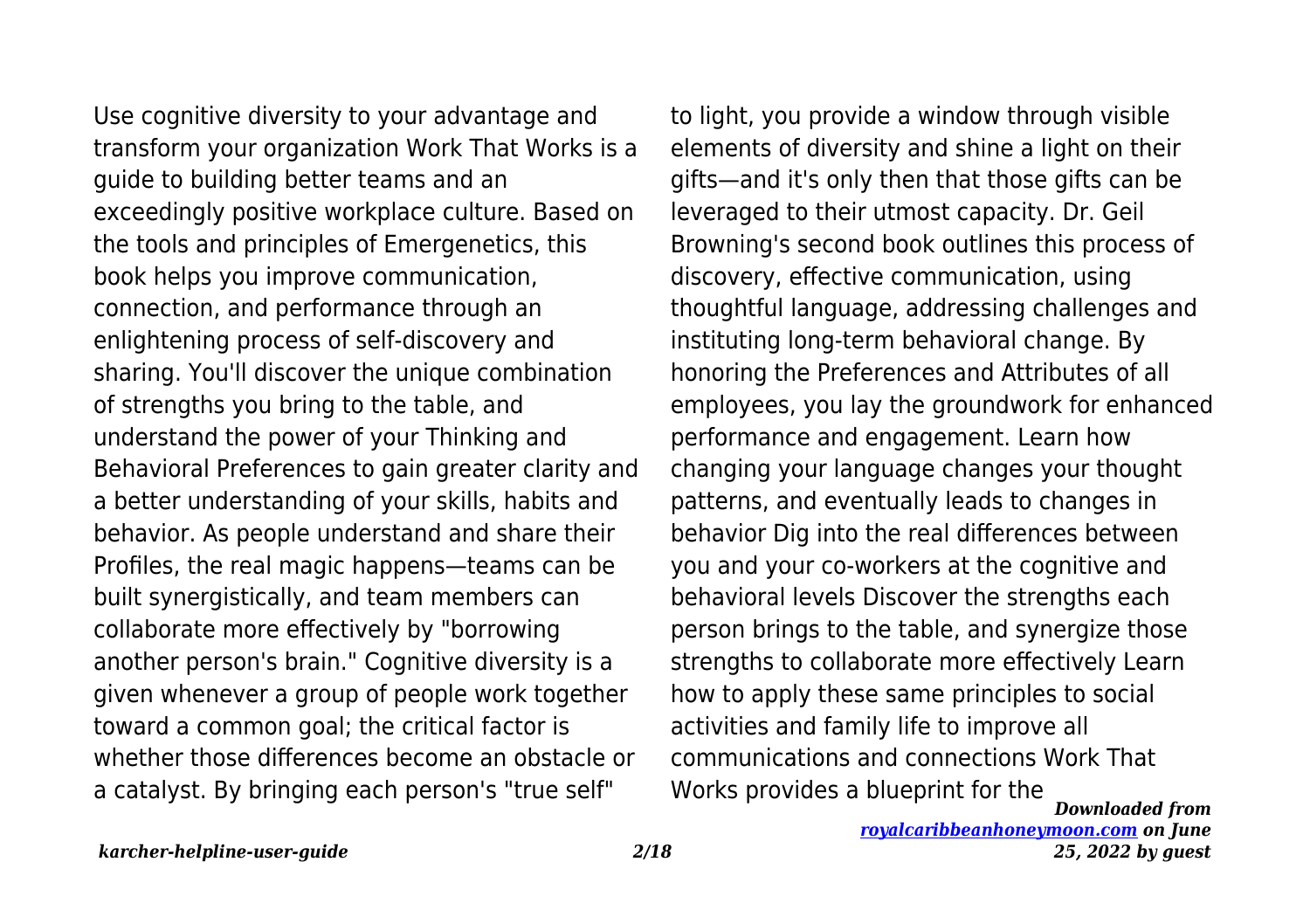transformation, and the practical guidance you need to build a better organization.

#### **The Cross-Age Mentoring Program (CAMP) for Children with Adolescent Mentors**

Michael Karcher 2012-01-01 The Cross-Age Mentoring Program (CAMP) for Children with Adolescent Mentors is a school-based, afterschool program designed to provide groups of teenage mentors the structure, guidance, and support needed to effectively mentor younger children. CAMP targets improvements in both the children's (mentees') and the adolescents' (mentors') connectedness to school, teachers, family, peers/friends, and self (where connectedness is defined as positive affect toward and consistent engagement in contexts, relationships and activities). A year-long connectedness curriculum (for 4th-6th grade mentees) targets multiple domains of connectedness with domain-specific activities (e.g., projects involving teachers and parents). Guidelines are presented for staff and

experienced mentors to create new activities for subsequent program years or for different youth populations (e.g., for middle school age or health promotion specifically). CAMP is a universal or primary prevention program intended and appropriate for hybrid groups of youth at varying levels of risk for academic, social, or behavioral problems (the ratio of high to low risk mentees should not exceed 1:5). In CAMP youth meet in mentor-mentee dyads within a small group setting (

*Downloaded from* maltrato físico, sexual, psicológico o económico.Violencias Silenciadas Antonia Chinchilla Palazón 2020-01-24 El tupido velo del silencio cubre a menudo demasiadas situaciones de violencia en el seno de la pareja y el hogar. Por acción u omisión, por el peso del tabú, las fallas en el sistema judicial, los prejuicios o la pura y dura ignorancia, cada año decenas de personas en España, muchas mujeres pero también hombres y niños, jóvenes y mayores de diversa condición social y sexual sufren desamparo ante el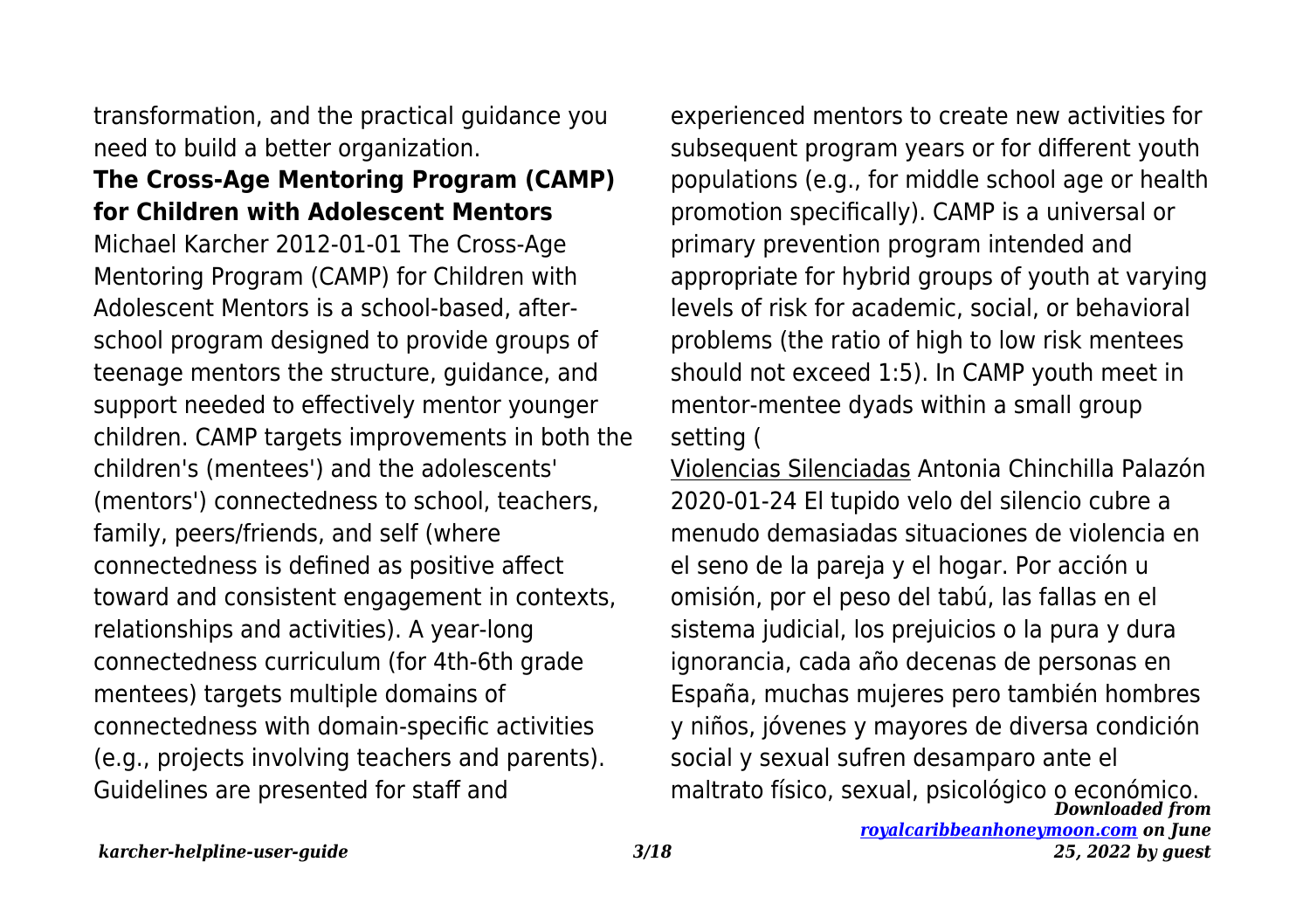¿Por qué un divorcio o separación pueden llegar a arruinar tu vida o la de tus hijos? ¿Por qué los niños víctimas de violencia en el hogar no gozan de un protocolo íntegro de protección? ¿Es de recibo que un hombre maltratado no se atreva a denunciar? ¿Puede justificarse que los hombres heterosexuales y las mujeres y hombres LGTB no tengan una protección justa en materia de violencia en la pareja? Violencias silenciadas, escrito por la abogada penalista Antonia Chinchilla, pone blanco sobre negro estas y otras preguntas, todas relacionadas con una realidad que no por evidente permanece menos acallada: la legislación española sufre importantes carencias y está fracasando a la hora de frenar la violencia en la pareja y en el hogar. El libro indaga en la problemática dimensión de las denuncias falsas en España, en la falta de recursos para atender a colectivos minoritarios o en la inexistencia de registros fiables y completos que radiografíen la violencia en el país. También reflexiona sobre algunas

consecuencias no deseadas de la Ley de Violencia de Género, bien porque a veces facilita que los desaprensivos hagan uso y abuso de la ley en beneficio propio, bien porque en ocasiones alienta la polarización social y desenfoca el debate.

#### **How to Start a Business: Get Your Business Off the Ground and Generating Income**

Emma Kaercher 2021-09-17 If you're thinking about starting a business, but not sure how to generate your first client? Feel you are alone and have no support? Then this book will help you get started. It has been split into 12 categories to help you get your business off the ground and generating income.

## *Downloaded from* **The Mental Health Professional and the New Technologies** Marlene M. Maheu 2004-09-22 In the last two decades, new communication technologies have dramatically changed the world in which mental health professionals and their patients live. Developments such as e-mail, online chat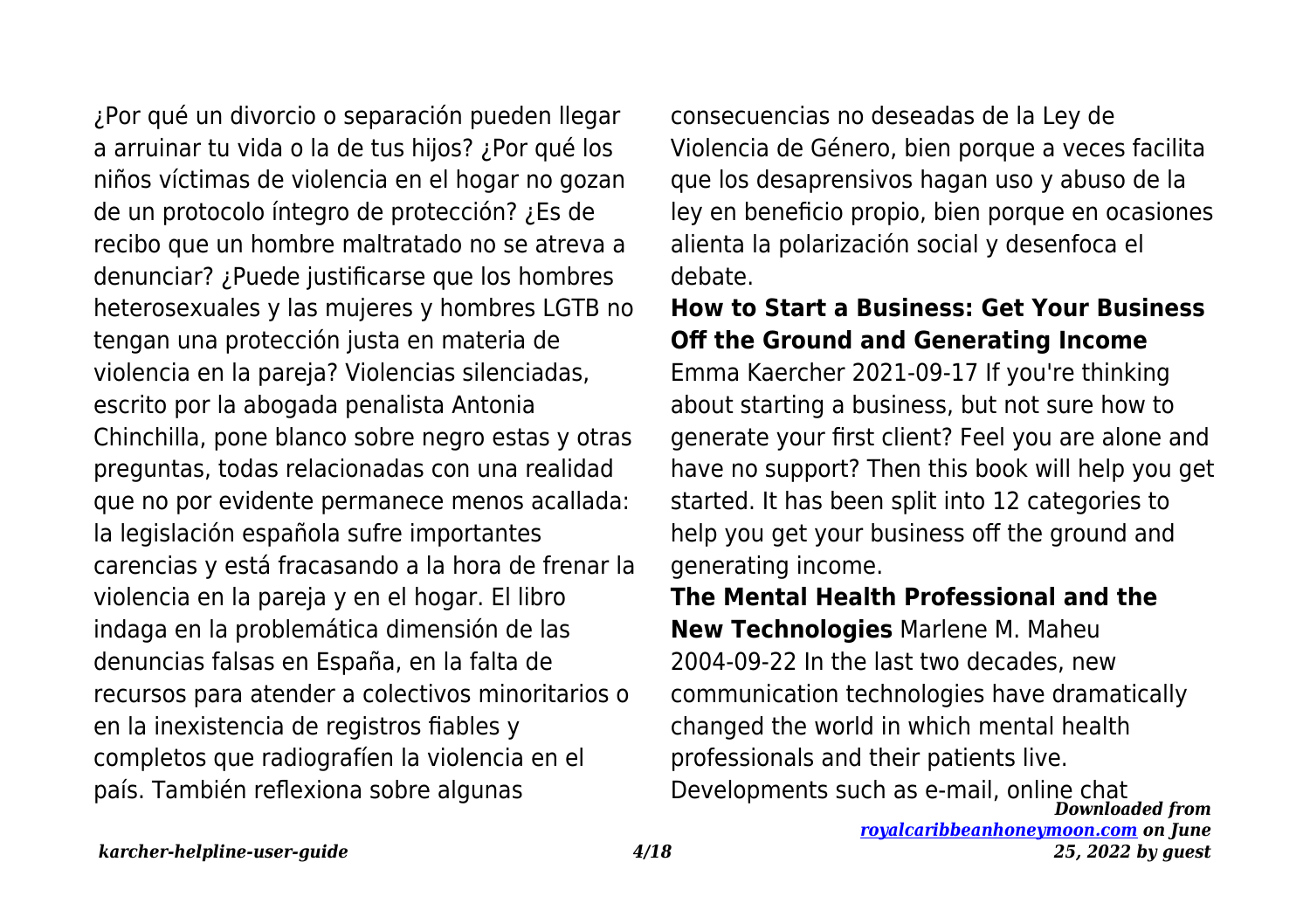groups, Web pages, search engines, and electronic databases are directly or indirectly affecting most people's routines and expectations. Other developments are poised to do so in the near future. Already, for example, patients are acquiring both good and bad advice and information on the Web; many expect to be able to reach their therapists by e-mail. And already there is pressure from third party payers for providers to submit claims electronically. These technological breakthroughs have the potential to make mental health care more widely available and accessible, affordable, acceptable to patients, and adaptable to special needs. But many mental health professionals, as well as those who train them, are skeptical about integrating the new capabilities into their services and question the ethical and legal appropriateness of doing so. Those unfamiliar with the technologies tend to be particularly doubtful. How much e-mail contact with patients should I encourage or permit, and for what

*Downloaded from* Practice Today will enormously simplify the job ofpurposes? Why should I set up a Web site and how do I do so and what should I put on it? Should I refer patients to chat groups or Webbased discussion forums? Could videoconferencing be a helpful tool in some cases and what is involved? How do I avoid trouble if I dare to experiment with innovations? And last but not least, will the results of my experimentation be cost-effective? The book includes: an extensive overview of legal and regulatory issues, such as those raised by the Health Insurance Portability and Accountability Act (HIPAA); concrete technical, ethical, and managerial suggestions summarized in a seven-step Online Consultation Risk Management model; and how to" resource lists and sample documents of use to beginners and experienced professionals alike. For better or worse, no mental health professional today can avoid confronting the issues presented by the new technologies. The Mental Health Professional and the New Technologies: A Handbook for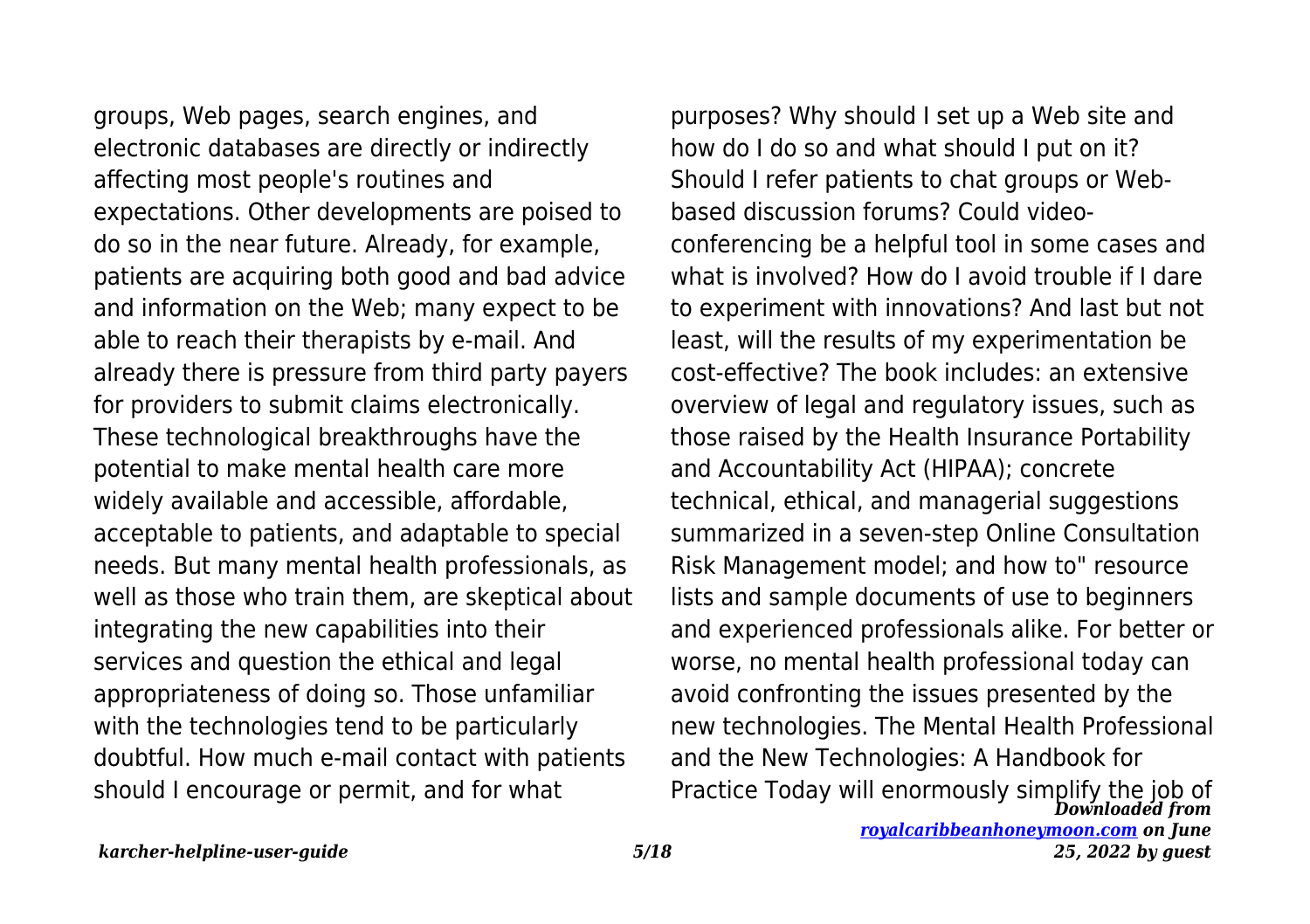thinking through the issues and making clinically, ethically, and legally prudent decisions. A Guide to Youth Mentoring Pat Dolan 2011-11-15 Youth mentoring can be an effective way of supporting troubled youth, helping them sustain positive mental health, cope with stress, and lead successful lives through adolescence and into adulthood. This book is a comprehensive guide to youth mentoring programmes, illustrating how, if managed well, they can increase the social support available to young people. It outlines the objectives and benefits of mentoring, how it works, and how to mentor successfully. Youth mentoring in community and school settings is covered, as well as mentoring for vulnerable youth. The book illustrates different mentoring models and provides practical strategies for assessing, setting up, and monitoring the mentoring relationship and its outcomes for the young person. The challenges and difficulties associated with mentoring programmes and strategies to overcome them

are also addressed. This will be an essential guide for anyone working with young people, including youth workers, social workers, residential care staff, foster carers, community development workers, teachers and community police.

*Downloaded from* **The I Ching Plain and Simple** Stephen Karcher 2009-06 The ancient Chinese oracle, the I Ching, helps you work with the changes in your life, letting you participate in change instead of being its victim. This book is an easy-to-understand guide to using the I Ching in everyday life and includes a clear and comprehensive practical introduction to using the oracle and making consultations. The ancient Chinese oracle, the I Ching, helps you work with the changes in your life. Its images and practical advice let you participate in change instead of being its victim. It acts like a wise old friend or helping spirit. In The I Ching Plain and Simple, Stephen Karcher one of the foremost experts on the I Ching in the West - gives you an easy-to-follow introduction to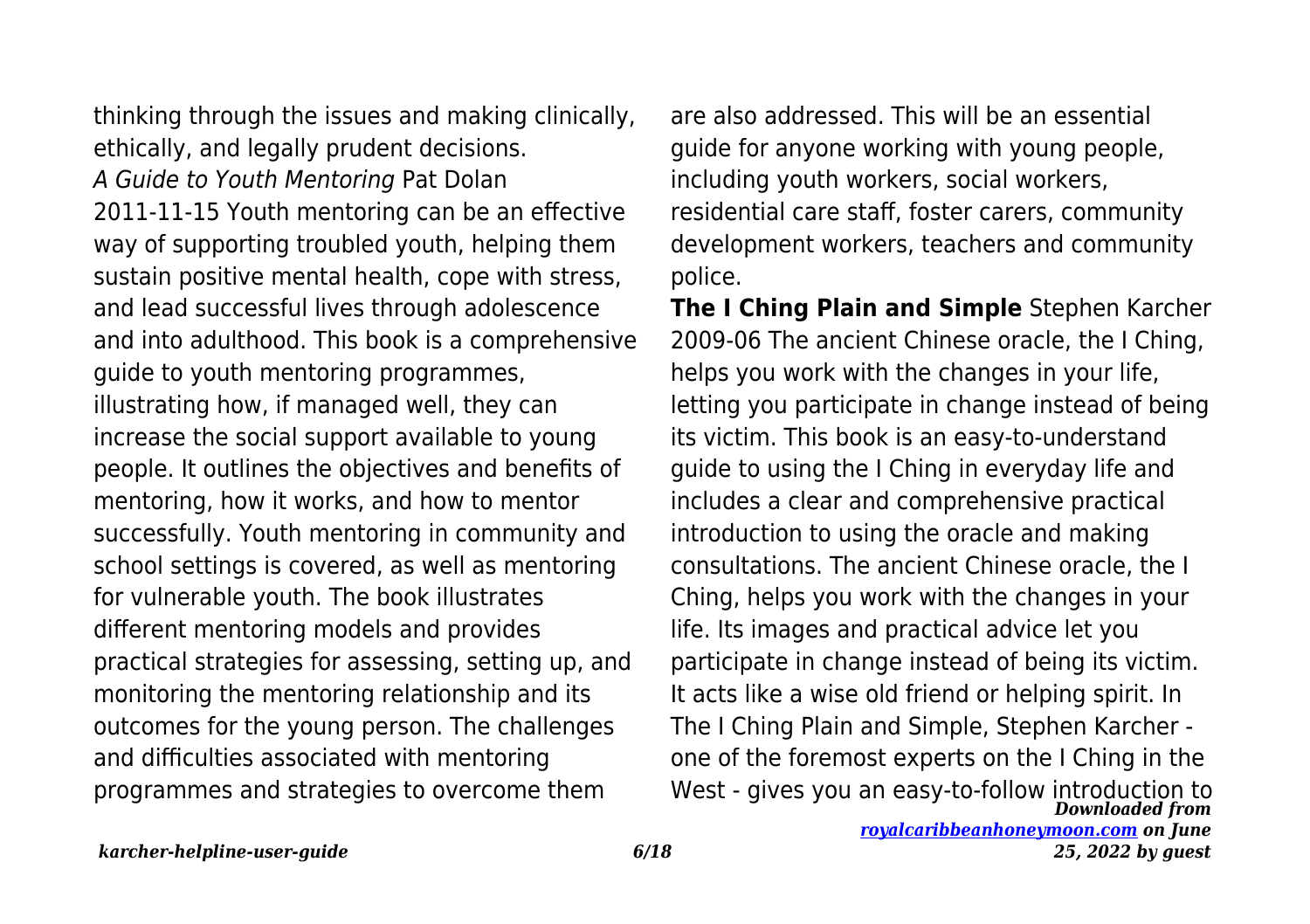using the oracle and making consultations, making this book perfect for beginners. The 64 Shapes of Change, the heart of the book, are presented simply and clearly, giving the reader quick access to their age-old wisdom. This introductory guide to the 3,000-year-old oracle book will show you how to:\* recognise and resolve anxieties, fears and desires\* plan effective strategies to deal with problem situations\* make clearer, more informed decisions\* connect with your creative imagination and use hidden abilities Parklands of the Midwest Dan Kaercher 2007 Provides information on a variety of parks, forests, lakeshores, and wildlife refuges in twelve Midwestern states.

Humoral Immunity in Neurological Diseases D. Karcher 2012-08-01 The Nato Advanced Study Institute on Humoral Immunity in Neurological Diseases became possible thanks to the active help of many people. I will not mention our colleagues at the neuroche mical laboratory of the Born-Bunge Foundation : it was our common job. But I wish to thank : - the Nato and Dr. Kester for their aid, support and gene rosity, - the Belgian Ministry of Foreign Affairs and Secretaryge neral Mr. Grandry for their help and assistance in esta blishing valuable contacts with many foreign countries, - the Belgian Ministry of Culture for their grant, - the National Fund for Scientific Research and the Belgian Society of Neurology for their financial support. Substantial help came from the Universitaire Instelling Ant werpen : not only financiall $\sim$  but by allowing members of their staff to assist us 'in many ways. The Belgian Friends of the Weizmann Institute and the Belgian Medical Care for Israel helped invite some participants, and many firms made a contribution to our organization. To all of them our warmest thanks.

**Guide for the Selection of Chemical and Biological Decontamination Equipment for Emergency First Responders** 2001

*Downloaded from [royalcaribbeanhoneymoon.com](http://royalcaribbeanhoneymoon.com) on June* **Total Training for Young Champions** Tudor O.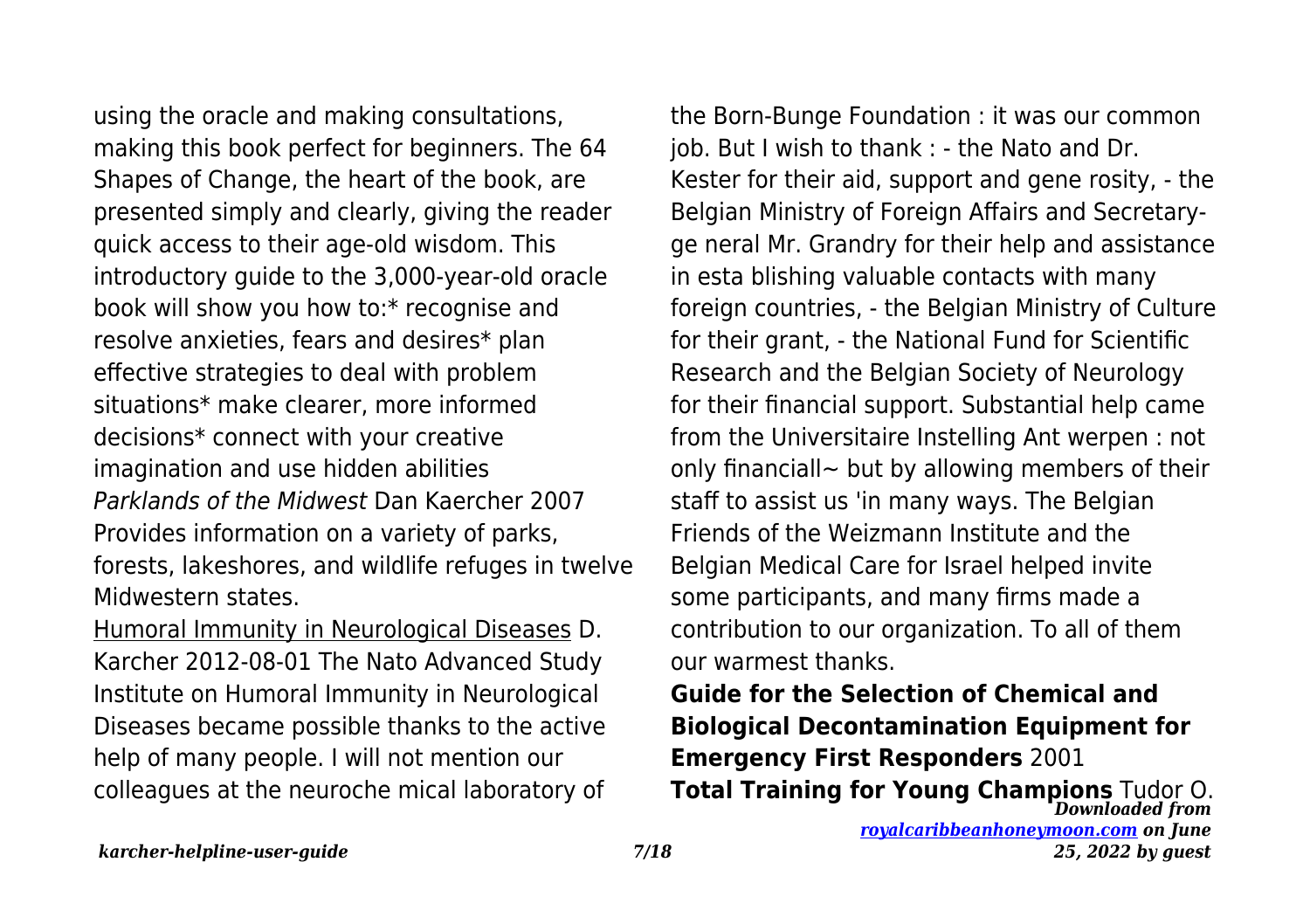Bompa 2000 Collects conditioning programs for athletes between the ages of six and eighteen, offering over three hundred exercises for increasing coordination, flexibility, speed, endurance, and strength ME/CFS/PVFS Dr. Charles Shepherd 2019 Ta Chuan Stephen L. Karcher 2000 Introduces the ancient document created as a guide to I ching, the backbone of Chinese divination, and describes how it can transform everyday lives. **The Cross-Age Mentoring Program (CAMP) for Children with Adolescent Mentors** Michael Karcher 2012-01-01 The Cross-Age Mentoring Program (CAMP) for Children with Adolescent Mentors is a school-based, afterschool program designed to provide groups of teenage mentors the structure, guidance, and support needed to effectively mentor younger children. CAMP targets improvements in both the children's (mentees') and the adolescents' (mentors') connectedness to school, teachers, family, peers/friends, and self (where

connectedness is defined as positive affect toward and consistent engagement in contexts, relationships and activities). A year-long connectedness curriculum (for 4th-6th grade mentees) targets multiple domains of connectedness with domain-specific activities (e.g., projects involving teachers and parents). Guidelines are presented for staff and experienced mentors to create new activities for subsequent program years or for different youth populations (e.g., for middle school age or health promotion specifically). CAMP is a universal or primary prevention program intended and appropriate for hybrid groups of youth at varying levels of risk for academic, social, or behavioral problems (the ratio of high to low risk mentees should not exceed 1:5). In CAMP youth meet in mentor-mentee dyads within a small group setting (

*Downloaded from* of immigration in history, America, mythical land**Children of Immigration** Carola Suárez-Orozco 2009-06-30 Now in the midst of the largest wave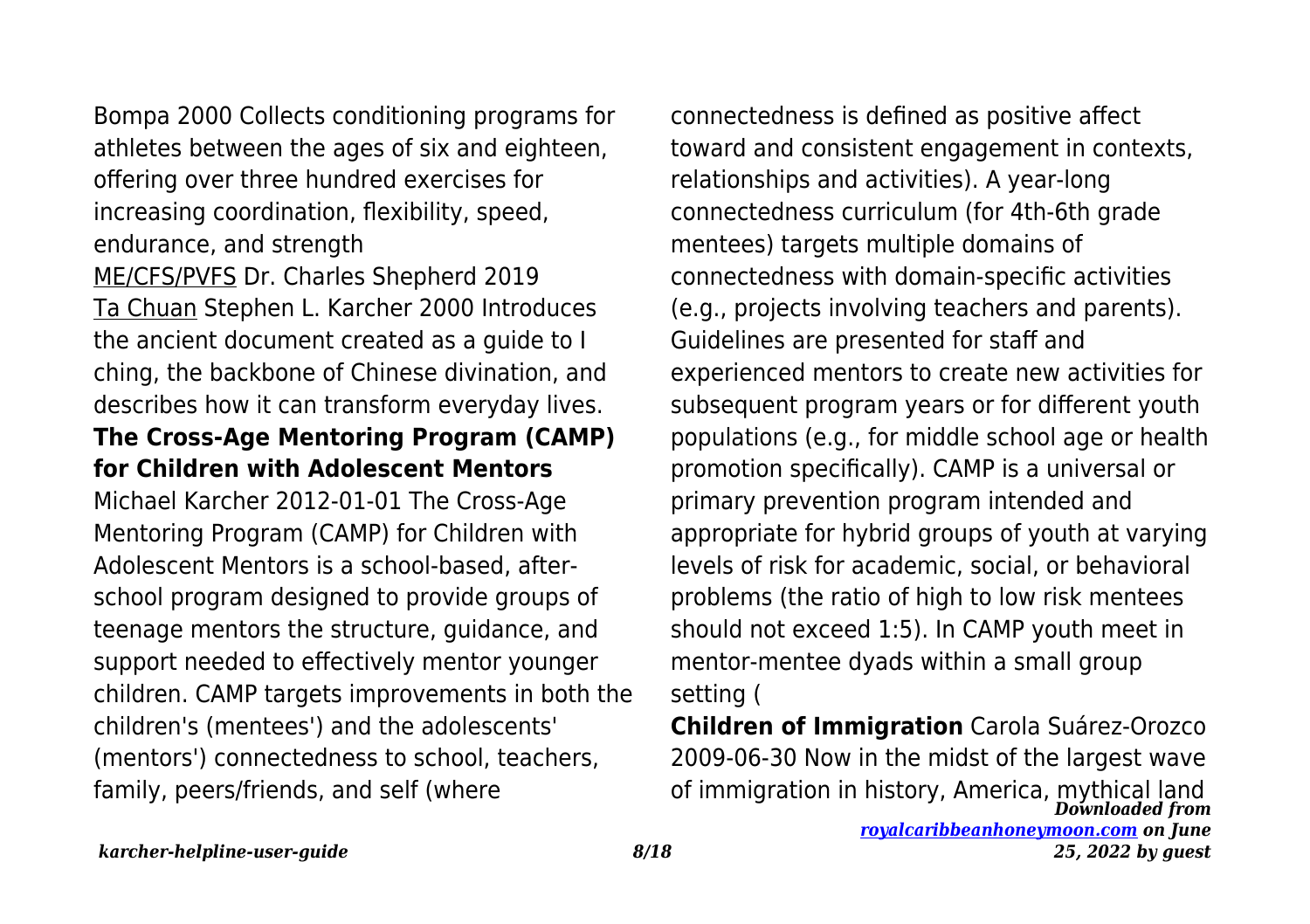of immigrants, is once again contemplating a future in which new arrivals will play a crucial role in reworking the fabric of the nation. At the center of this prospect are the children of immigrants, who make up one fifth of America's youth. This book, written by the codirectors of the largest ongoing longitudinal study of immigrant children and their families, offers a clear, broad, interdisciplinary view of who these children are and what their future might hold. For immigrant children, the authors write, it is the best of times and the worst. These children are more likely than any previous generation of immigrants to end up in Ivy League universities- or unschooled, on parole, or in prison. Most arrive as motivated students, respectful of authority and quick to learn English. Yet, at the same time, many face huge obstacles to success, such as poverty, prejudice, the trauma of immigration itself, and exposure to the materialistic, hedonistic world of their native-born peers. The authors vividly describe how forces within and

outside the family shape these children's developing sense of identity and their ambivalent relationship with their adopted country. Their book demonstrates how "Americanization," long an immigrant ideal, has, in a nation so diverse and full of contradictions, become ever harder to define, let alone achieve.

*Downloaded from* **Telebehavioral Health** Marlene Maheu 2019-12-12 Telebehavioral Health: Foundations in Theory and Practice for Graduate Learners provides readers with a comprehensive overview of telebehavioral health, including definitions and concepts, the benefits and barriers associated with practice, and an interprofessional framework for telebehavioral health competencies. It is the first book to address telehealth competencies for behavioral professionals worldwide. The competencies outlined help readers develop an engaged, ethical, and effective telebehavioral health practice. The book discusses and provides examples of the knowledge, skills, and attitudes involved in the seven telebehavioral health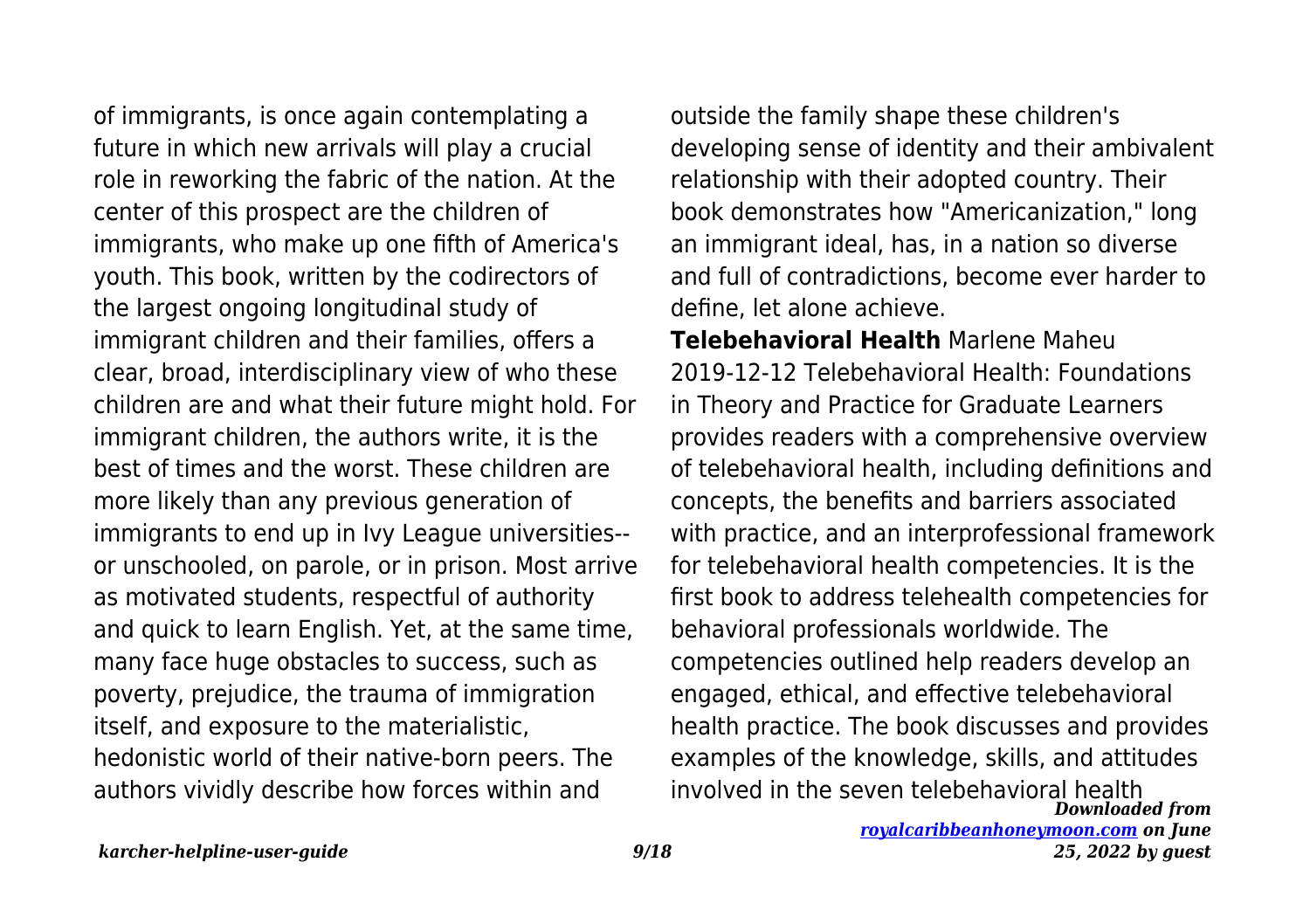competency domains. The chapters include differentiated content for novice, proficient, and authority practitioners throughout, allowing readers to adjust their exposure, in terms of depth and breadth, to each topical area. The text provides an overview of the characteristics and practices unique to telebehavioral health treatment, guidance for competent evaluation and care, review of legal and regulatory issues related to the use of technology, valuable insight for telepractice development, and more. Designed to help practitioners thoughtfully consider the use of technology to support optimal therapeutic experiences for their patients, Telebehavioral Health is an ideal text for students within the discipline. It can also serve as a beneficial reference for novice and seasoned practitioners.

The British National Bibliography Arthur James Wells 1992

A Physician's Guide to the Management of Huntington's Disease Adam Rosenblatt

#### 1999-01-01

*Downloaded from* **Worlds of Written Discourse** Vijay Kumar Bhatia 2004-06-22 This book extends the scope and coverage of genre theory, giving more emphasis to what is known as pragmatic space; in other words it integrates the study of discourse at the textual level with the study of how that discourse operates in its social context. Consumer's Resource Handbook 1986 My World Survey Barbara Dooley 2012 **Twelve Years a Slave** Solomon Northup 101-01-01 "Having been born a freeman, and for more than thirty years enjoyed the blessings of liberty in a free State—and having at the end of that time been kidnapped and sold into Slavery, where I remained, until happily rescued in the month of January, 1853, after a bondage of twelve years—it has been suggested that an account of my life and fortunes would not be uninteresting to the public." -an excerpt **Antibiotic Policies** Ian M. Gould 2006-01-26 For 50 years, antibiotics have been dispensed like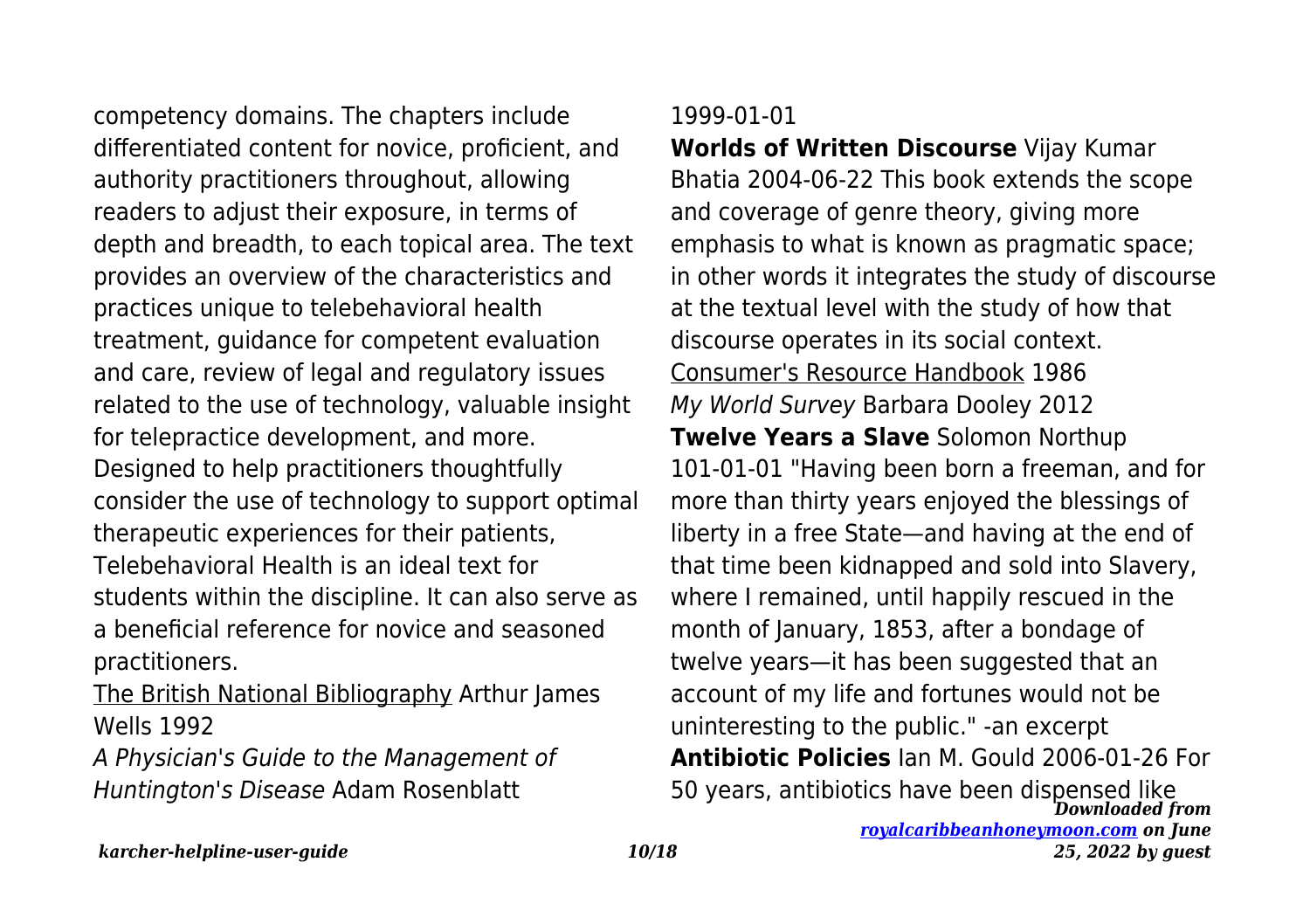sweets. This must not be allowed to continue. This unique book assembles contributions from experts around the world concerned with responsible use of antibiotics and the consequences of overuse. For the first time, it provides up to the minute texts on both the theoretical aspects of antibiotic stewardship and the practical aspects of its implementation, with consideration of the key differences between developed and developing countries. All concerned with teaching, practice and administration of clinical medicine, surgery, pharmacy, public health, clinical pharmacology, microbiology, infectious diseases and clinical therapeutics will find Antibiotic Policies: Theory and Practice essential reading. Antibiotic use and resistance is not just the responsibility of specialists in the field but the responsibility of all doctors, pharmacists, nurses, healthcare administrators, patients and the general public. **The Australian Official Journal of Trademarks** 1907

Build Your Own Beekeeping Equipment Tony Pisano 2013-05-20 Save time and money by building your own beekeeping equipment. Learn to craft equipment that is tailored to your particular climate and setup. Full of insightful tips and covering a variety of hive types, Pisano includes all the basic infrastructure you need to keep your bees happy and active — and your pantry full of honey.

*Downloaded from* **Evidence-based Practice for Information Professionals** Andrew Booth 2004 Evidencebased practice is a paradigm that originated within healthcare but is rapidly migrating to other fields. It involves applying the results from rigorous research studies to professional practice in order to improve the quality of services to clients. Familiarity with these methods has caused an increasing number of information professionals to turn a critical eye to their own practice. Is it possible to adapt this model to librarianship and information work? To what extent are its skills and techniques transferable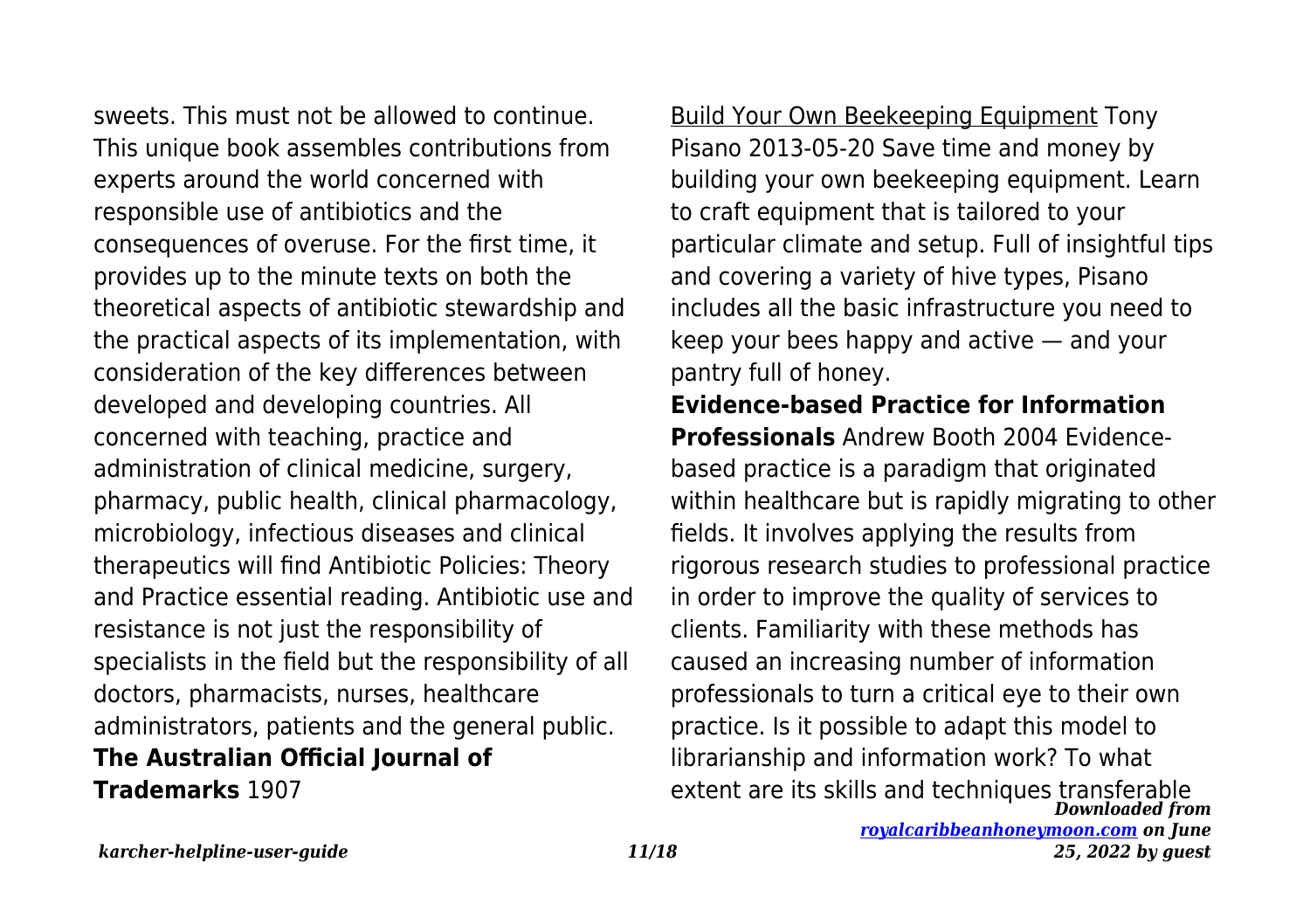to the various areas of professional practice? Is it desirable for information professionals to integrate research findings into their day-to-day decision-making? These and other related issues are discussed in this book, the first to examine this key topic in depth. It is divided into three parts: The Context for Evidence-based practice; Skills And Resources for Evidence-based Information Practice; and Using the Evidence Base in Practice. This last part explores each of the six domains of evidence-based librarianship identified in research, to demonstrate the application of evidence-based information practice in a practical decision-making context. These chapters with their associated Special Topics present concise summaries of evidencebased information practice within generic areas of work, together with practical examples of the application of evidence-based principles and methods. Supported by a wealth of case studies drawn from a wide range of sectors, these contributions from leading-edge professionals

*Downloaded from* cover the following key issues: why evidencebased information practice? a brief history of evidence-based practice how good is the evidence base? why don't librarians use research? formulating answerable questions identifying sources of evidence and searching the LIS literature appraising the evidence applying evidence to everyday practice and evaluating your performance disseminating the lessons of evidence-based practice examining the evidence base for reference services and enquiry work the contribution of evidence-based practice to educational activities towards evidence-based management evidence-based perspectives on information access and retrieval introducing an evidence-based approach to marketing and promotional activities. Readership: This book is of wide interest to all new and established information professionals, both those in fields such as healthcare where the evidence-based paradigm is already impacting on their work, and those in other fields encountering it for the first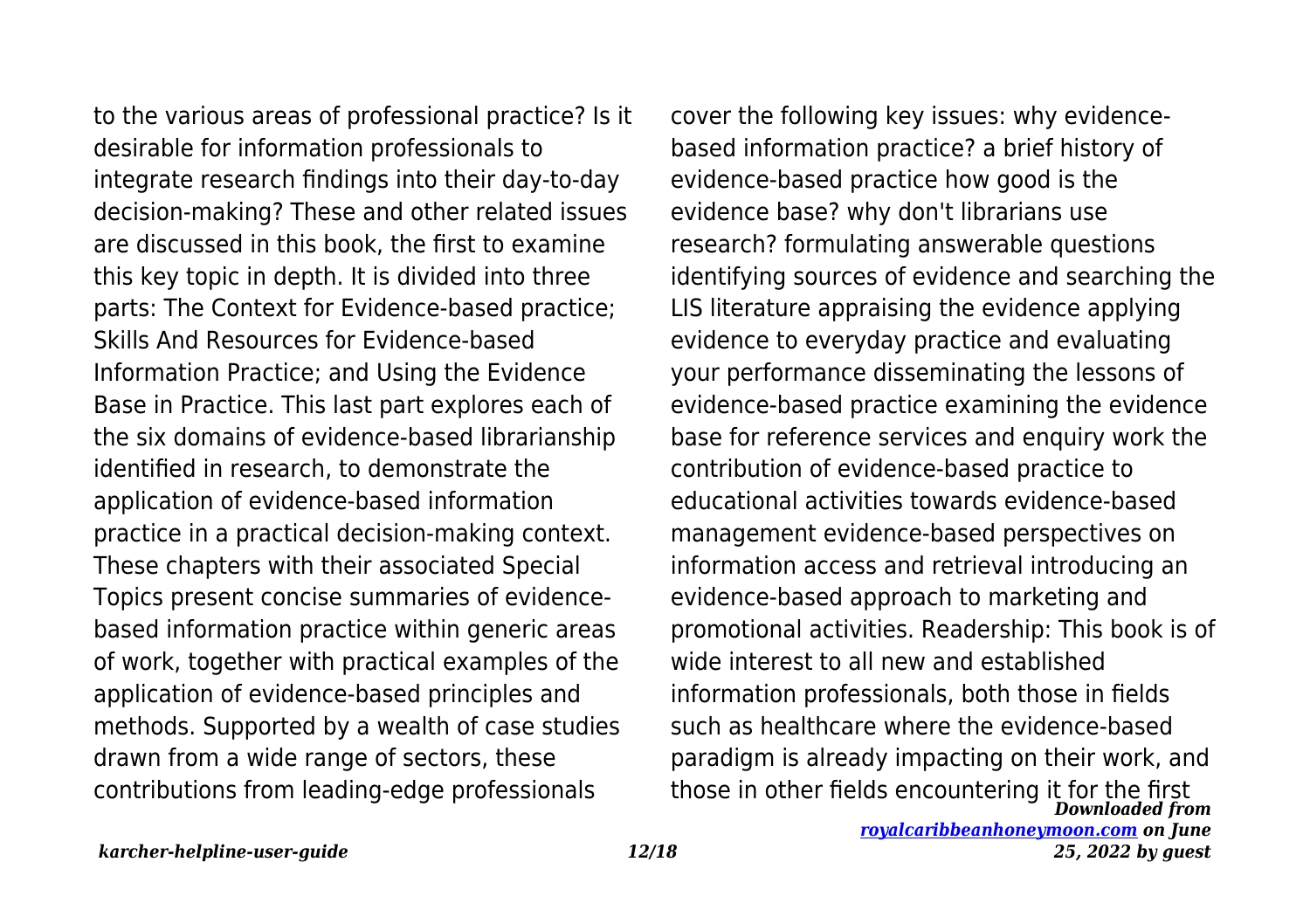time. It is a core text in departments of library and information work.

The Characteristics of Organic Youth Mentoring Relationships Ana Patricia Cabrera 2014 Naturally occurring mentoring relationships, interchangeably referred to as organic mentorships, have been defined as an emotional bond between a youth and nonparental adult, who provides support and guidance to the youth as a result of the relationship being developed without the assistance of a program designed to foster such connection among youth and adults (DuBois & Karcher, 2005). Natural mentors, or important nonparental adults who youth encounter through their existing social networks, are an important resource for at-risk Latino/a youth as they transition to adulthood. Natural mentoring research to date has primarily investigated the presence or absence of a mentoring relationship and its affect on youth outcomes. An extensive, exploratory, qualitative method was employed to analyze specific

*Downloaded from* relationship qualities and processes among highrisk Latino/a youth and their adult natural mentors. Eight Latino/a youth individuals (3 females and 5 males) and three adult mentors (1 female and 2 males) participated in the study. The results indicated that both youth and adult participants had individual characteristics that promoted and supported the connectedness and emotional bond in their natural mentoring relationships. Furthermore, the findings implied that bonding through shared life experiences and the mentor altering the relationship according to the needs of the youth could help cultivate longlasting and meaningful relationships for high-risk Latino/a youth and their natural adult mentors. Several domains and core ideas emerged, which are consistent with the previous theoretical literature, as well as some new findings. The Cross-Age Mentoring Program (Camp) for Children with Adolescent Mentors Michael Karcher 2012 The Cross-Age Mentoring Program (CAMP) for Children with Adolescent Mentors is a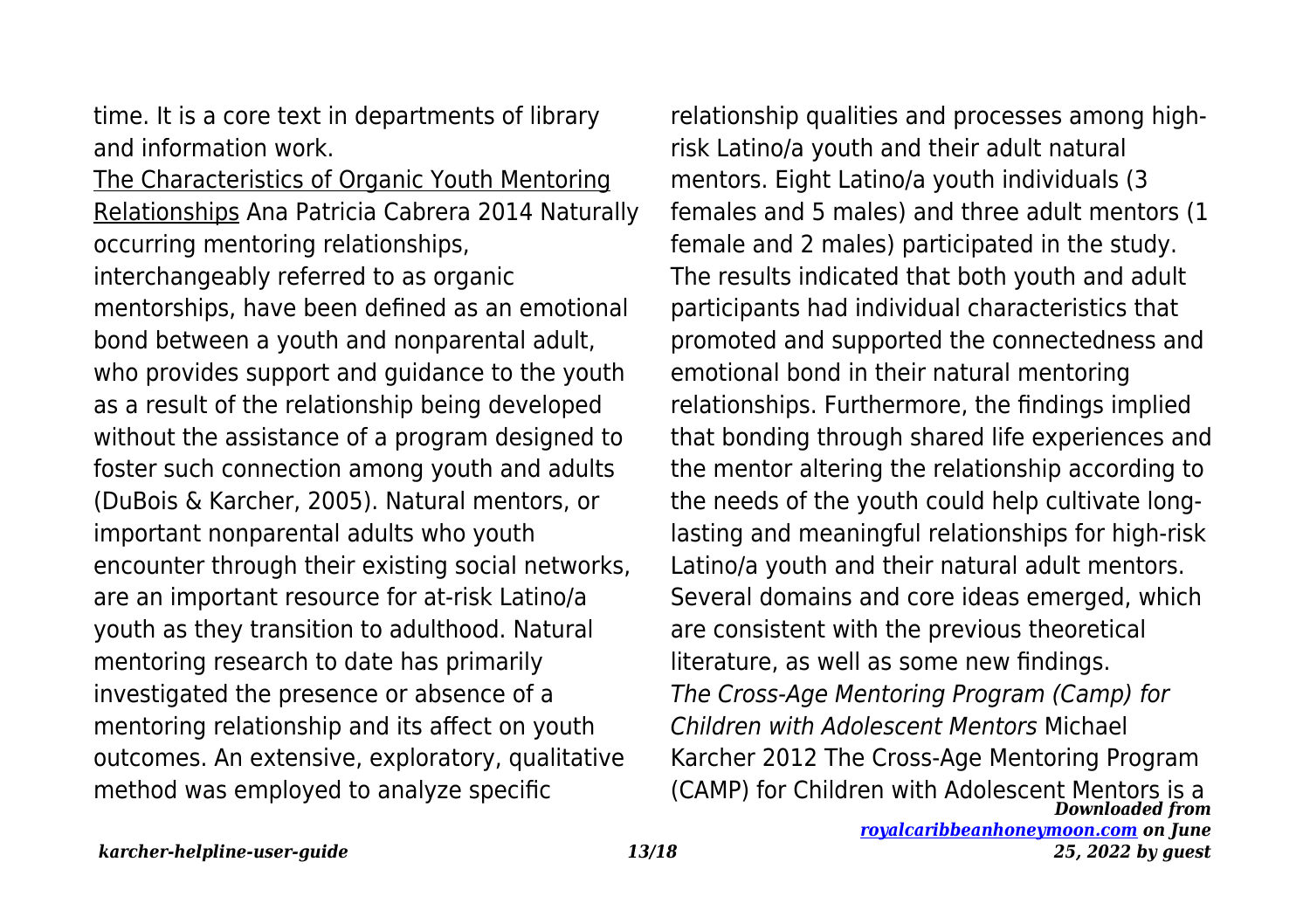school-based, after-school program designed to provide groups of teenage mentors the structure, guidance, and support needed to effectively mentor younger children. CAMP targets improvements in both the children's (mentees') and the adolescents' (mentors') connectedness to school, teachers, family, peers/friends, and self (where connectedness is defined as positive affect toward and consistent engagement in contexts, relationships and activities). A yearlong connectedness curriculum (for 4th-6th grade mentees) targets multiple domains of connectedness with domain-specific activities (e.g., projects involving teachers and parents). Guidelines are presented for staff and experienced mentors to create new activities for subsequent program years or for different youth populations (e.g., for middle school age or health promotion specifically). CAMP is a universal or primary prevention program intended and appropriate for hybrid groups of youth at varying levels of risk for academic, social, or behavioral

problems (the ratio of high to low risk mentees should not exceed 1:5). In CAMP youth meet in mentor-mentee dyads within a small group setting (

*Downloaded from* better suit the specific needs of boys and girls ofSchool-Based Mentoring. Research in Action Michael Karcher 2007 School-based mentoring (SBM) is an adaptation of the traditional mentoring model for schools. Involving schools can help programs reach groups of youth who may not otherwise be served, but school-based programs and their matches must adjust to the structure of the school. Available research suggests new and additional mentor training, staff support, and match maintenance efforts, such as summer contacts, may be necessary if SBM is to maximize its potential. There also is some evidence that the school poses unique constraints on mentoring that may interact with developmental and gender norms to make it more effective for some youth than others. Adapting school-based mentoring in ways that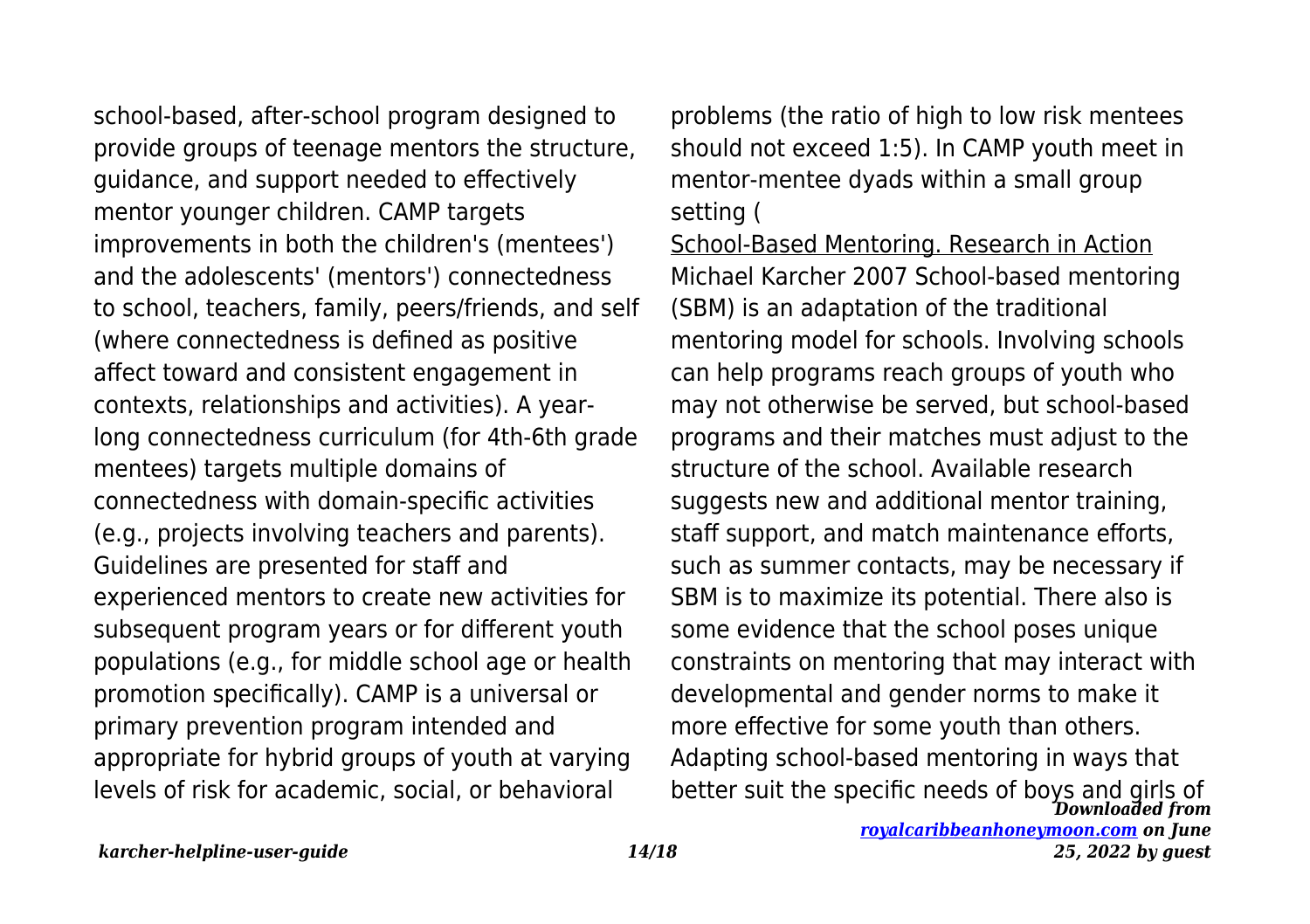different ages will be a significant next step in the realization of potential benefits of this approach to promoting positive youth development. The article is followed by suggestions on how practitioners can incorporate the research findings into mentoring programs and a list of additional resources. [The 10-issue "Research in Action" series, edited by Jean E. Rhodes, is the initial project of the MENTOR Research and Policy Council, charged with taking current mentoring research and translating it into useful, user-friendly materials for mentoring practitioners. For full series, see ED502220 through ED502229, inclusive.]. California. Court of Appeal (2nd Appellate District). Records and Briefs California (State). **The Feminist Challenge to the Socialist State in Yugoslavia** Zsófia Lóránd 2018-09-27 This book tells the story of new Yugoslav feminism in the 1970s and 1980s, reassessing the effects of state socialism on women's emancipation through the lens of the feminist

critique. This volume explores the history of the ideas defining a social movement, analysing the major debates and arguments this milieu engaged in from the perspective of the history of political thought, intellectual history and cultural history. Twenty-five years after the end of the Cold War, societies in and scholars of East Central Europe still struggle to sort out the effects of state socialism on gender relations in the region. What could tell us more about the subject than the ideas set out by the only organised and explicitly feminist opposition in the region, who, as academics, artists, writers and activists, criticised the regime and demanded change?

*Downloaded from* Palliative Medicine Handbook Ian N. Back 2001 Memes, Args and Viral Videos Mary Karcher 2016 This project argues that spreadable media texts motivate people to engage in compositional activities advocated in First Year Composition (FYC). Drawing on Henry Jenkins' assertion that participatory culture offers potential for learning,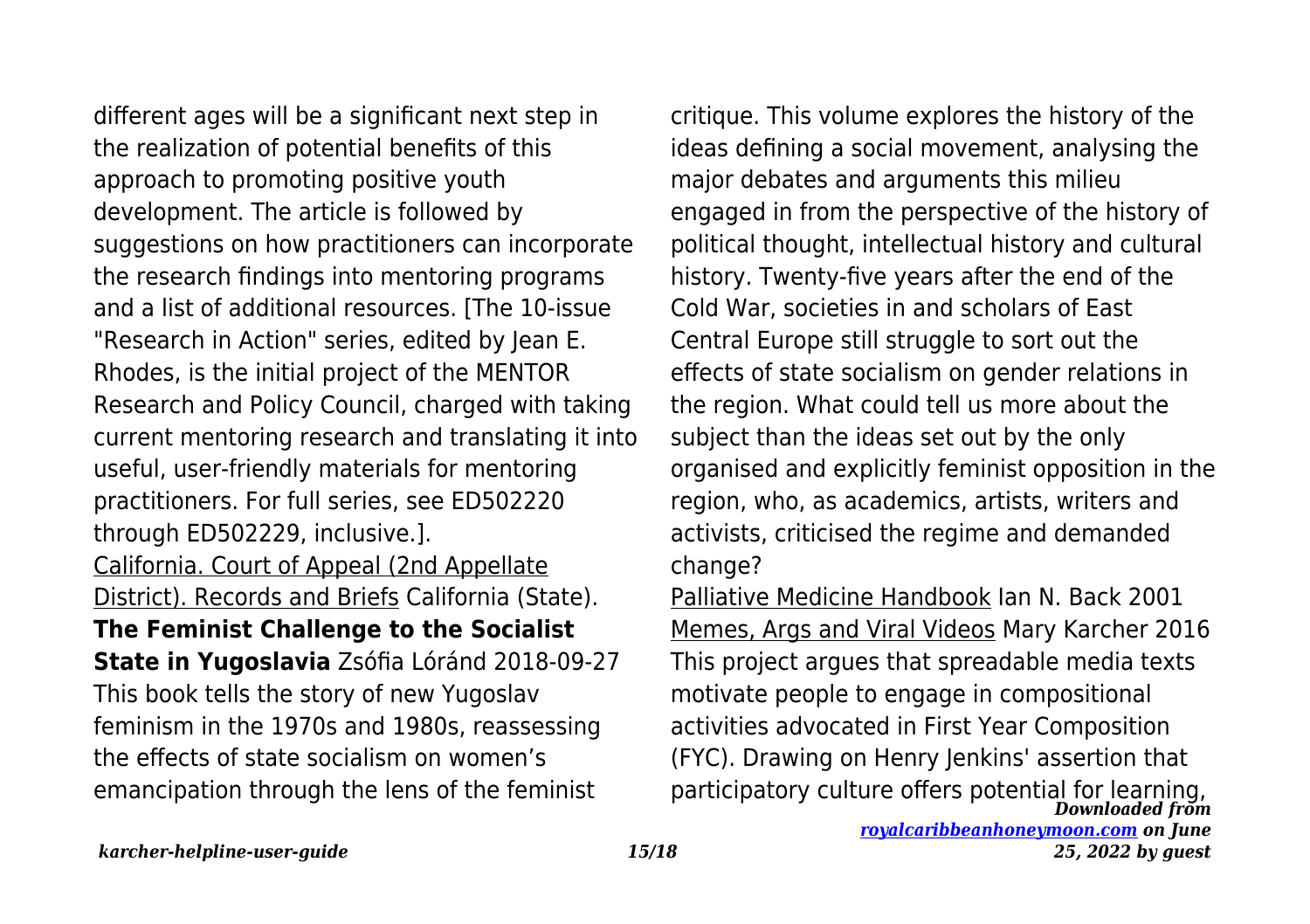I use his list of eleven participatory culture skills that he believed necessary for all students. After showing how well the Participatory Culture Abilities (PCAs) align with the WPA Outcomes Statement (WPA OS), I put forth the WPA OS and the PCAs combined as a lens through which to view three spreadable media case studies: Spreadable Media Events, Fan Labor, and Alternate Reality Games. Based on my findings, I conclude that we should incorporate Spreadable Media and Participatory Design pedagogy into the composition classroom, which will lead to innovative pedagogical practices that foster agency and engagement in students towards their writing. It will inform and facilitate the achievement of the Writing Program Administrators' outcomes; and it will support the learning of a set of participatory culture abilities that will help students to become conscious, responsible and empowered users of their rhetorical power in digital environments. **Individualized Mentoring: A Model For**

*Downloaded from* **Student Success Using Student Support Mentors (SSM).** Karin Jakubowski 2011 There are at least 4,500 mentoring agencies in America, and at least 2.5 million children being mentored (DuBois & Karcher, 2005 & Rhodes, 2002). America is not making the gains academically as it once was. Students are in need of more academic as well as behavioral supports than ever before. This paper investigates how children are performing academically around the world, in the US and specifically the state of Delaware and the Red Clay Consolidated School District. Using an example of a mentoring program in the United Kingdom, a proposal is recommended that schools and school districts can embrace in targeting students at-risk in the area(s) of: behavior, attendance and grades. As much as it is felt by many to be an effective tool to help children, what we know about the true positive and negative effects of it is not as vast as we think (Rhodoes, 2002.) Karcher et al., (2006)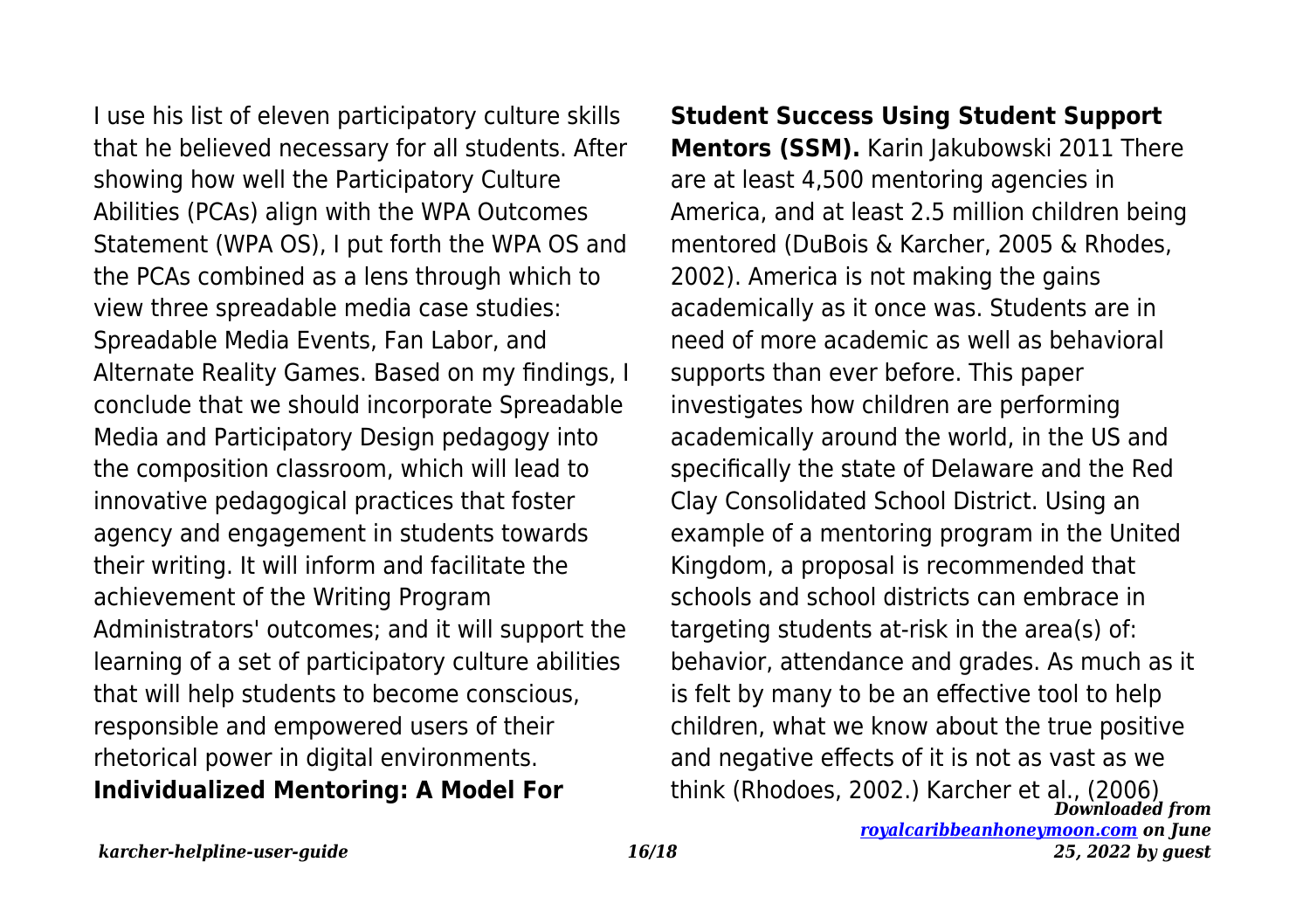point towards mentoring for supporting a child's healthy growth and development, and on the other hand protecting the risks these individuals face.

# **The Cross-Age Mentoring Program (CAMP) for Children with Adolescent Mentors**

Michael Karcher 2012-01-01

Cancer Pain Magdi Hanna 2013-07-31 Cancer Pain provides a comprehensive, practical guide to the management of pain in cancer patients. Beginning with a discussion of current issues in the control of cancer pain, the initial chapters provide a clear, concise explanation of cancer pain syndromes, an up-to-date understanding of the pathophysiological mechanism and recent developments in creating pre-clinical cancer pain models. The book offers the reader the wide and improved options for management of cancer pain in clinical practice including the use of opioid and non-opioid drugs and the role of nonpharmacological methods in pain control. Subsequent chapters address particular

challenges in pain control, such as breakthrough pain, neuropathic cancer pain, as well as pain associated with cancer treatment which, until recently, has not been fully appreciated. Recent issues relating to new adverse side effects to chronic opioid medications such as hyperalgesia and neurotoxicity are explained, and best practice to reduce or avoid them is stated. The book also aims to aid in the overall educational need for young doctors as well as established primary care physicians by highlighting the available tools and the importance of early pain interventions in the overall cancer treatment strategy.

*Downloaded from* technologies is poised to increase the efficiency**Annual Review of Cybertherapy and Telemedicine 2010** B. K. Wiederhold 2010 Advanced Technologies in Behavioral Social a. Healthcare systems around the world are moving towards a quantum shift in care delivery. As costs spiral ever higher, cybertherapy the provision of healthcare services using advanced